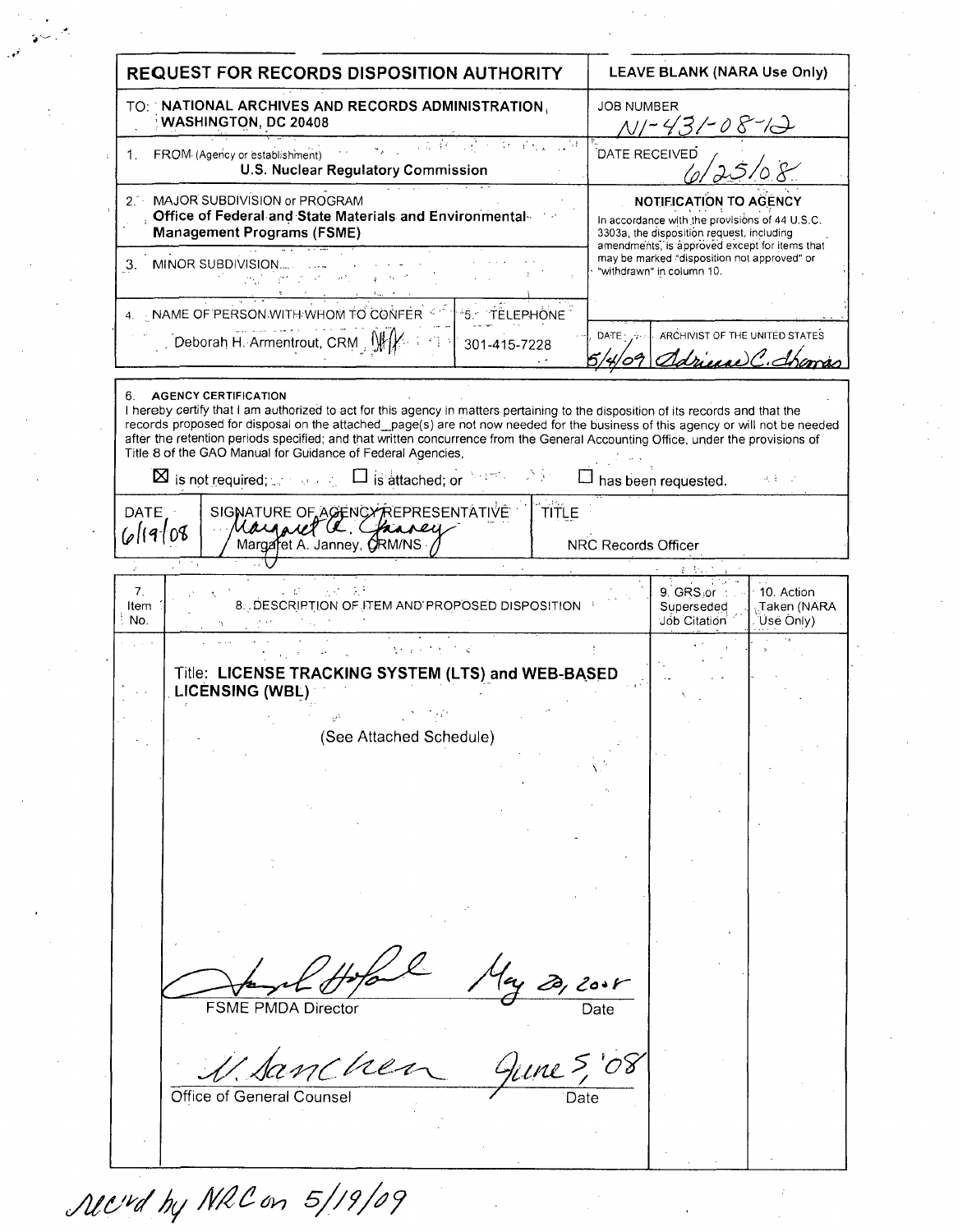# **U. S. Nuclear Regulatory Commission LICENSING** TRACKING SYSTEM **(LTS)** and Web Based Licensing **(WBL)**

# **LICENSING** TRACKING SYSTEM **(LTS)** and WEB-BASED **LICENSING** (WBL)

The LTS supports the process of licensing and inspection of the use of byproduct, source and special nuclear materials (SNM) in non-reactor applications, such as medical, academic, industrial, fuel cycle, and spent fuel uses. It provides a full.database for materials licensing and inspection records for the licensees managed by the NRC only. Similar information for licenses that are managed by other Federal Agencies, Agreement States and Native American Tribal governments are maintained separately. LTS tracks each Materials Specific Licensing application from receipt through completion and termination. A web-based modification to LTS, Web Based Licensing (WBL), is in development and is planned to be operational in FY10. WBL will improve the licensing processes, support inspections and reciprocity with the Agreement States, and provide access to other government agencies for authorization verification. WBL will be designed and implemented using a COTS product, LicenseEase.

The WBL/LTS assists in managing the licensing of these license records, which are scheduled as permanent records by N1-431-00-13, Items 6.a, 6.b, 6.c, 6.d and 6.e, "Fuel Facilities, Transportation, Byproduct, Source, Special Nuclear Material Docket Files" [NUREG-0910, Part 17, Item 6 (pages 2.17.10 through 2.17.20)].

## **us/Source Documents**

License information is verified by the NRC project manager and data entry is performed by each **r**<br>**NRC Region and HO from the originals or the copies of the submitted applications or renewal notice** forms. The information within LTSANBL is updated on a real time basis. The record copies of the **A**  $e$ source documents are maintained in ADAMS  $\overline{\text{O}}$  authorized record-keeping system.

**Disposition: TEMPORARY.** Information used to provide input to **LTS** is out-off after data entry and verified to be correct and transferred to the NRC Document Processing Center for entry into ADAMS or other approved record keeping system. **Lnstruction** 

## 2) Master File

Information contained in LTS includes:

### License Information

- License Number and Type
- Licensee Name and Contact Information
- Licensee Address,
- Licensed Material Types, Proposed Uses, and Quantity Limits
- $\bullet$  Use Location(s),
- License Status (Active or Terminated)

Disposition: TEMPORARY. Cut off License Information files when the license or certificate is terminated and mark the license as Terminated. Delete / destroy the license information 20 years after cut off and when no longer required for business reasons.

## **3)** Outputs

This system provides input to the Material Annual Fee (MATANN) system, annual published reports, and periodic license action status reports which are updated monthly and available to the public on the NRC public website. In addition, general information on licensee status (e.g., construction, active, decommissioning, terminated, etc.) and location is available for certain license types on the NRC public website. This general information is obtained from LTS/WBL or other agency systems such as ADAMS. Any record copies of reports and information posted on the NRC website are maintained in ADAMS, or other approved NRC record keeping system.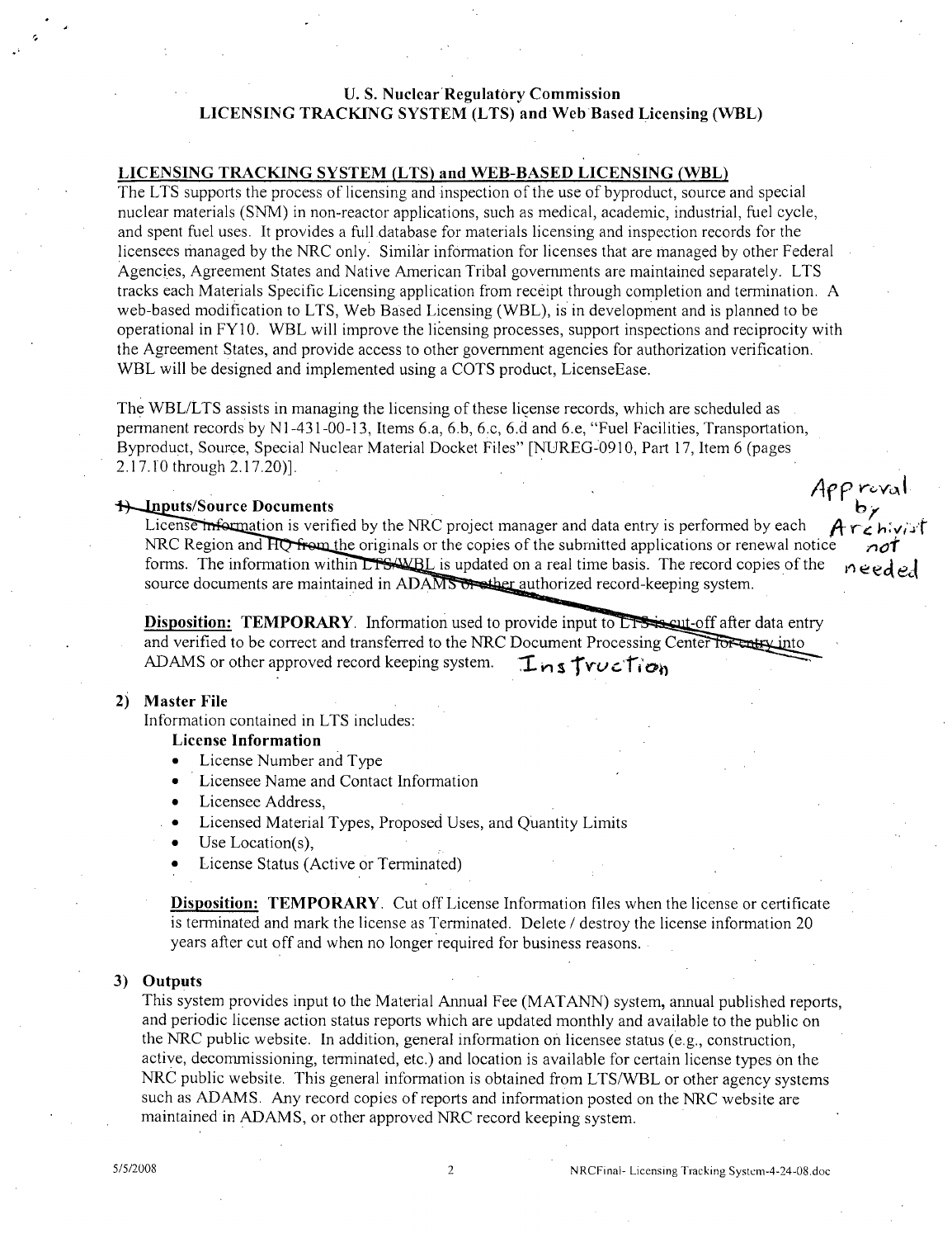## a. Information provided to MATANN system

Licensing addresses and billing information submitted electronically to the Material Annual Fee System (MATANN) used to prepare annual or quarterly invoices. [The actual billing is performed by FEES.]

**Disposition: TEMPORARY**. Destroy the data set after transfer to MATANN, and when no longer required for business purposes.

### **b.** Adhoc System Reports

Approval br<br>Archivist

Reports created from the information in LTS/WBL used for the administration of the. Materials License programs and as input for various published reports, as needed.

 $not$ **Disposition: TEMPORARY.** Cut off and destroy when no longer required for business needed GRS 20/16 purposes.

### c. NRC Web information

Reports and information published on the NRC Web for use by the NRC staff, licensees, and the public.

**Disposition: TEMPORARY**. Cut off and destroy when replaced on the web pages and no longer required for business purposes.

## 4) LTS/WBL System Documentation

System Documentation has been developed for LTS in accordance with NUREG/BR-0167, "Software Ouality Assurance Program & Guidelines". The following work products are typical of the documentation developed and which are developed in Rational ClearCase. System documentation for WBL will be similar in scope when it is developed.

Data Dictionary

- Operational Support Guide
- Build and Installation Instructions
- Logical Design
- Physical Design
- **Training Material**
- User Guide

## **Example 1-2** Current Versions of the Documentation

Approval<br>hy<br>Archivist **Disposition: TEMPORARY**. Retain current revisions of these records in a controlled repository (e.g., Rational ClearCase or ADAMS) until development is complete and the software is operational. Transfer the final approved versions and subsequent revisions of these documents to ADAMS, or other approved record keepting system, in a format needed acceptable to the ADAMS administrators and Records Officer. Cut off when the documents  $GRS20/11a(i)$ are superseded. Destroy 1 year after cut off.

#### b. Final System Documentation

Approval by Archivist<br>s not needed

**Disposition: TEMPORARY.** Cut off-documentation when LTS or WBL is **Disposition:** TEMPORARY. Cut of references when  $\sum y$  is the set of  $GRS$  20/11  $\alpha$  (1)

 $\overline{3}$